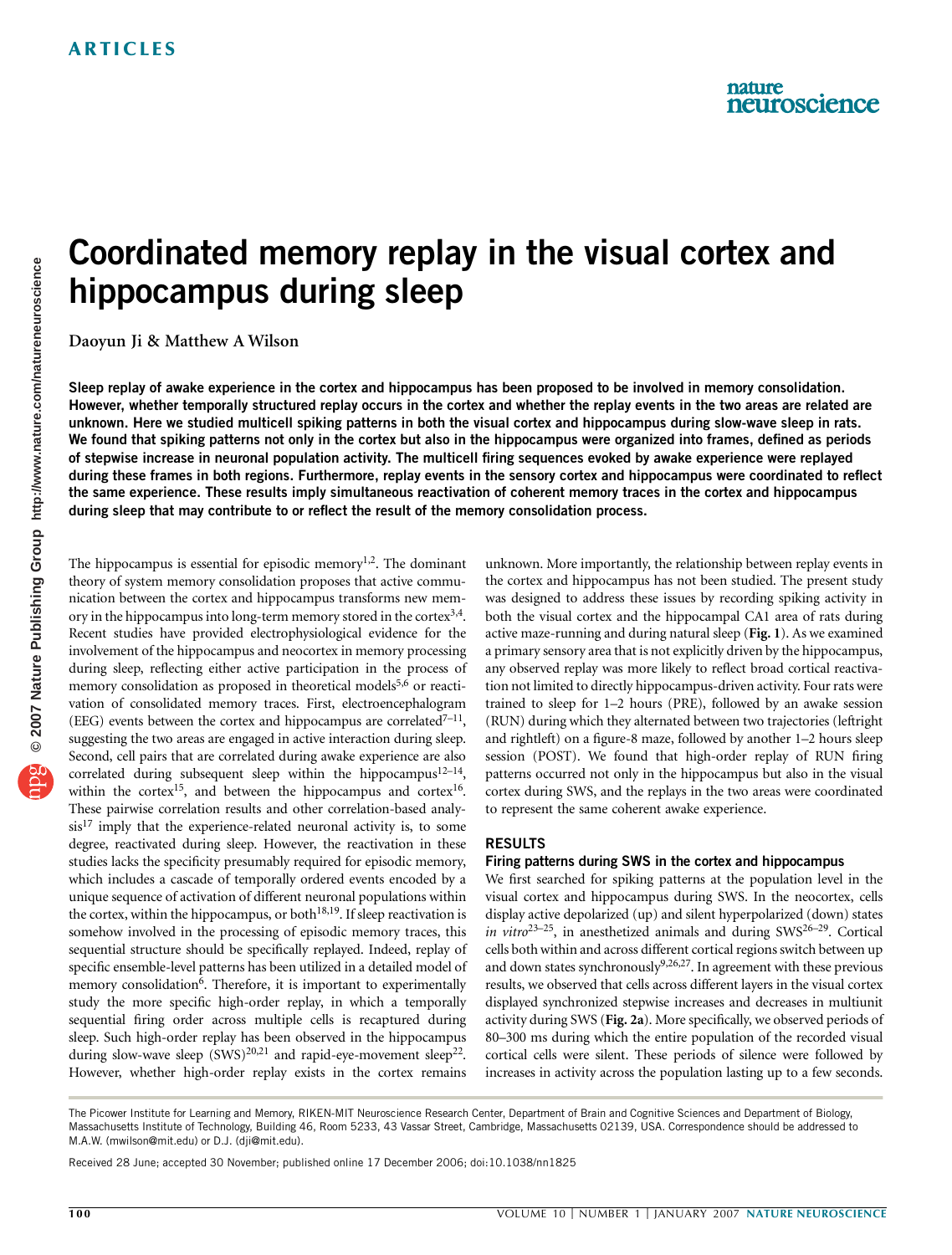

We refer to these active periods as frames. We are using the term 'frame' rather than 'up state' because we identified the phenomenon by changes in multiunit activity rather than EEG rhythms or intracellular potentials, and because similar structure also exists in the hippocampus (see below) where no intrinsic up and down states have been reported. On average, cortical frames occurred at a rate  $47.3 \pm 2.1$  min<sup>-1</sup> (mean  $\pm$ s.e.m.) during SWS ( $n = 20,545$  during 20 sleep sessions from four rats). There was no difference in occurrence rate between PRE and POST (PRE,  $44.3 \pm 3.5 \text{ min}^{-1}$ ; POST,  $49.9 \pm 3.3 \text{ min}^{-1}$ ;  $P = 0.193$ , t-test). The frame durations were distributed widely between 0.1 and 3 s with a mean 0.96 s and median 0.67 s, whereas the mean and median durations of the interframe silent periods were 0.17 s and 0.13 s, respectively (Fig. 2b). Cortical frames during POST had slightly shorter durations (PRE, mean 1.1 s, median 0.73 s; POST, mean 0.90 s, median 0.65 s;  $P = 2.2 \times 10^{-15}$ , rank-sum test) and slightly higher within-frame multiunit firing rates per tetrode (PRE, mean 54.5 Hz, median 48.3 Hz; POST, mean 58.7 Hz, median 54.1 Hz;  $P = 1.2 \times 10^{-19}$ , rank-sum test) than those during PRE. As shown in Figure 2a, the interframe silent periods were correlated with positive peaks of EEG K-complexes<sup>28</sup> in layer 5. This observation was confirmed by frame start- and end-time– triggered EEG averages (Fig. 2c). On average, the cortical frames ended about 20 ms earlier than the K-complex positive peaks, and they started about 50 ms earlier than the K-complex negative peaks. Because depth-

Figure 1 Experimental design. (a) On each recording day, there were three recording sessions: a 1–2 hour sleep session (PRE), a 20–40 minute mazerunning session (RUN), and another 1–2 hour sleep session (POST) after the run. (b) During the RUN sessions, rats were trained to run an alternation task on a figure-8-shaped maze. All the visited position points during a typical RUN session are plotted to show the shape of the maze. Rats had to alternate between the red (leftright) and blue (rightleft) running trajectories to receive a reward at R or L. The arrows mark the running directions.  $(c)$  We implanted tetrodes to record CA1 cells in the hippocampus and cells in the visual cortex. Histology micrographs show two lesion spots (arrows), which mark the tetrode tip locations, in the CA1 pyramidal cell layer ('CA1'), and two in the deep layers of the primary visual cortex V1 ('visual').

positive EEG events are reliably associated with down states<sup>28,29</sup>, the result imply that the interframe silent periods were produced by cortical cells' simultaneous switch to the down state, and that frames were formed when cells rebounded to the active up state.

Whereas up and down states have been observed in neocortical cells, hippocampal cells have not been reported to display such intrinsic states. Despite this, we observed that the hippocampal neuronal population also displayed during SWS synchronized periods of increased and decreased multiunit activity: that is, frame and silent periods (Fig. 2a). On average, hippocampal frames occurred at a rate of  $41.7 \pm 2.9$  min<sup>-1</sup> during SWS ( $n = 19,189$  during 20 sleep sessions from four rats). There was no significant difference in occurrence rate between PRE and POST (PRE,  $40.0 \pm 4.1 \text{ min}^{-1}$ ; POST,  $43.5 \pm 4.1$ min<sup>-1</sup>;  $P = 0.35$ , t-test). Hippocampal frames had shorter duration (mean 0.78 s, median 0.50 s,  $P = 0$ , rank-sum test) than the cortical frames, and they were separated by longer interframe silent periods (mean 0.50 s, median 0.22 s,  $P = 0$ , rank-sum test) (Fig. 2b). Like cortical frames, hippocampal frames during POST had slightly (and insignificantly) shorter durations (PRE, mean 0.81 s, median 0.49 s; POST, mean 0.76 s, median 0.50 s;  $P = 0.41$ , rank-sum test) and slightly higher multiunit firing rates per tetrode (PRE, mean 63.0 Hz, median 58.1 Hz; POST, mean 67.6 Hz, median 61.5 Hz;  $P = 0.040$ , rank-sum test) than those during PRE. Hippocampal frames were correlated with



Figure 2 Visual cortical and hippocampal spiking activities were organized as frames during SWS. (a) Cortical (CTX) and hippocampal (HP) frames during a 5-s SWS episode. Each tick represents a spike and each row includes all multiunit spikes recorded from one tetrode. Triangles, frame start times; circles, frame end times. Cortical EEG in layer 5 (L5, top) and hippocampal EEG within the ripple band (bottom) are displayed for the same time period. Dotted boxes mark a K-complex (top) and a ripple event (bottom). Scale bars, 1.5 mV for L5, 0.5 mV for ripple. (b) Distributions of durations of frames and interframe silent periods in the cortex and hippocampus. (c) Cortical EEG averages (mean  $\pm$  s.e.m., s.e.m.



represented by thickness of the curves) triggered by cortical frame start and end times. (d) Occurrence rate (mean  $\pm$  s.e.m.,  $n = 20$  sleep sessions) of hippocampal ripple events within hippocampal frames (F) and within interframe silent periods (S). (e) Average cross-correlogram (mean  $\pm$  s.e.m.,  $n = 20$  sleep sessions) between cortical and hippocampal frame start times and between their end times. Here the cortex was the reference, meaning a peak at positive time would indicate that the cortex led the hippocampus. Bin size, 10 ms.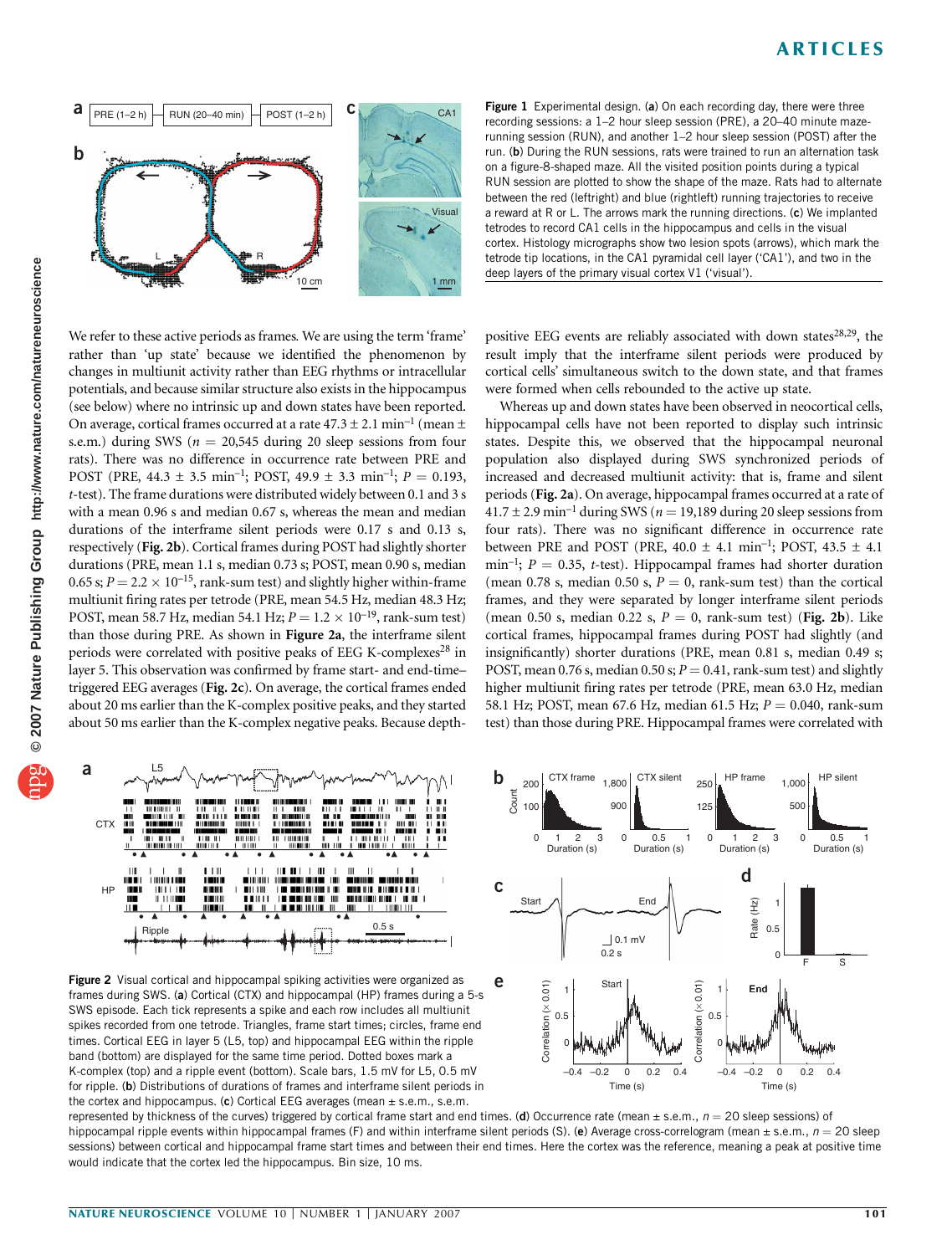

ripples (Supplementary Fig. 1 online), which are prominent highfrequency (80–250 Hz) oscillation events in the hippocampal  $EEG<sup>30</sup>$ . Ripples almost always appeared inside hippocampal frames but not within interframe silent periods (Fig. 2d). Individual frames could contain none, one or multiple ripple events (Supplementary Fig. 1). Furthermore, ripple events on average started 30 ms later than the frame onsets (Supplementary Fig. 1), suggesting ripple events were triggered by frame activity. These results are consistent with the notion that ripple events in the hippocampus were modulated and grouped by the frame structure.

We next studied whether the cortical and hippocampal frames were related. Frame onset and offset times in the visual cortex and hippocampus were significantly correlated (Fig. 2e). On average, the cortical frames started about 50 ms earlier ( $P = 2.2 \times 10^{-8}$ , t-test) and ended about 40 ms earlier ( $P = 1.0 \times 10^{-5}$ ) than the hippocampal ones. There was no statistically significant difference in the correlation between PRE and POST, and the temporal relationships were insensitive to parameters that define frame boundaries (Supplementary Fig. 2 online). However, the broad peaks in the cross-correlograms (Fig. 2e) imply that there was no one-to-one correspondence between cortical and hippocampal frames. Therefore, on average, general activity patterns in the cortex and hippocampus were correlated, suggesting active interaction between cortical and hippocampal neuronal ensembles during SWS.

#### High-order replay in the cortex and hippocampus

To characterize patterned memory reactivation events, we next examined the contents of the cortical and hippocampal frames in relation to the activity evoked by maze-running. Unlike pairwise correlation studies<sup>15,16</sup> (Supplementary Figs. 3 and 4 online), this study addressed high-order replay by comparing multicell firing sequences generated by running the two trajectories with the firing sequences of the same cells in sleep frames during PRE and POST.

Figure 3 Visual cortical cells displayed localized firing fields. (a) Firing rate maps of a cortical cell (CTX) and a hippocampal place cell (HP) on two consecutive recording days. The maze is shown as blue. Color bars, firing rates in Hz; bin size, 2 cm  $\times$  2 cm. The number in each map indicates spatial information in bits per spike. Scale bar, 20 cm. (b) Consistent firing of the cortical cell and the hippocampal cell examined lap by lap on day 1 when the rat was running the leftright and rightleft trajectories. Each trajectory was linearized and plotted on the x axis. In each panel, black dots represent spikes fired at the corresponding positions and one row shows all spikes in one single lap. Laps are arranged top down in increasing temporal order. The bottom histograms represent the binned firing rate computed from the laps shown. Bin size, 2 cm. (c) Spatial information from cortical cells and hippocampal cells that were active on the maze. The dashed line indicates the threshold (0.8) used to determine whether a cortical cell had a firing field.

It is well known that hippocampal cells are active in specific places ('place cells<sup>'31</sup>). Place-specific firing has also been reported in the medial entorhinal cortex<sup>32,33</sup>, but not in sensory cortices. During RUN, as expected, hippocampal cells fired in their place fields on the maze. Unexpectedly, many cells in the visual cortex (mostly recorded in the deep layers in primary visual cortex (V1) and its surrounding secondary visual cortex), also had localized firing fields (Fig. 3). The fields were consistent across days (Fig. 3a) as well as across laps within individual RUN sessions (Fig. 3b). These spatially localized firing patterns are likely to have resulted from the local visual cues within the maze which provided consistent patterns of visual input, rather than any intrinsic 'place' specificity as seen in hippocampal cells. Using spatial information as a measurement, 54 out of 116 cortical cells were quantified as having localized firing fields on the maze (Fig. 3c). Only cells with such firing fields were included in the subsequent analysis. The spatially localized firing fields in the cortex and hippocampus allowed us to establish repeatable multicell firing sequences in both areas during the spatial task (Fig. 4a,b, lap). Different sequences emerged from different trajectories. We extracted these sequences by assigning numbers (0, 1, etc.) to cells active on a trajectory, and then arranging them according to the order of the cells' peak firing times (Fig. 4a,b, avg). A sequence generated by a RUN trajectory is referred to as a template sequence. For example, RUN activity patterns in Figure 4a gave rise to the template sequence 01234567 when the rat ran the leftright trajectory. We analyzed a total of 12 cortical template sequences across 10 d and four rats. Among three of the four rats, 15 hippocampal template sequences across 8 d were also constructed. In the fourth rat, only two hippocampal place cells recorded were active on the maze, so high-order sequence replay in the hippocampus was not examined in this individual. For each rat, template sequences on the same trajectory were extracted from two or three consecutive recording days. Though these templates may have contained different number of cells, they were likely to have been drawn from the same cell population because the tetrodes were not moved during those days.

To determine whether the template sequences were reexpressed within sleep frames (for example, Fig. 4a,b, frame), we used a combinatorial method $34$ . First, within each frame, a firing sequence was determined by calculating the relative order of peak firing times across the same cells as in a template (Fig. 4a,b, seq). For example, the frame in Figure 4a yielded a sequence 0132567 (the number 4 cell in the template sequence was inactive in this particular frame). We then defined a matching index I to measure the similarity between the frame sequence 0132567 and the template sequence 01234567 (see Supplementary Methods online for details). Finally, given a matching index I we computed the matching probability  $p$  that a matching index equal to or larger than I would be produced by chance, assuming that all possible orders of the same cells are equally probable. The matching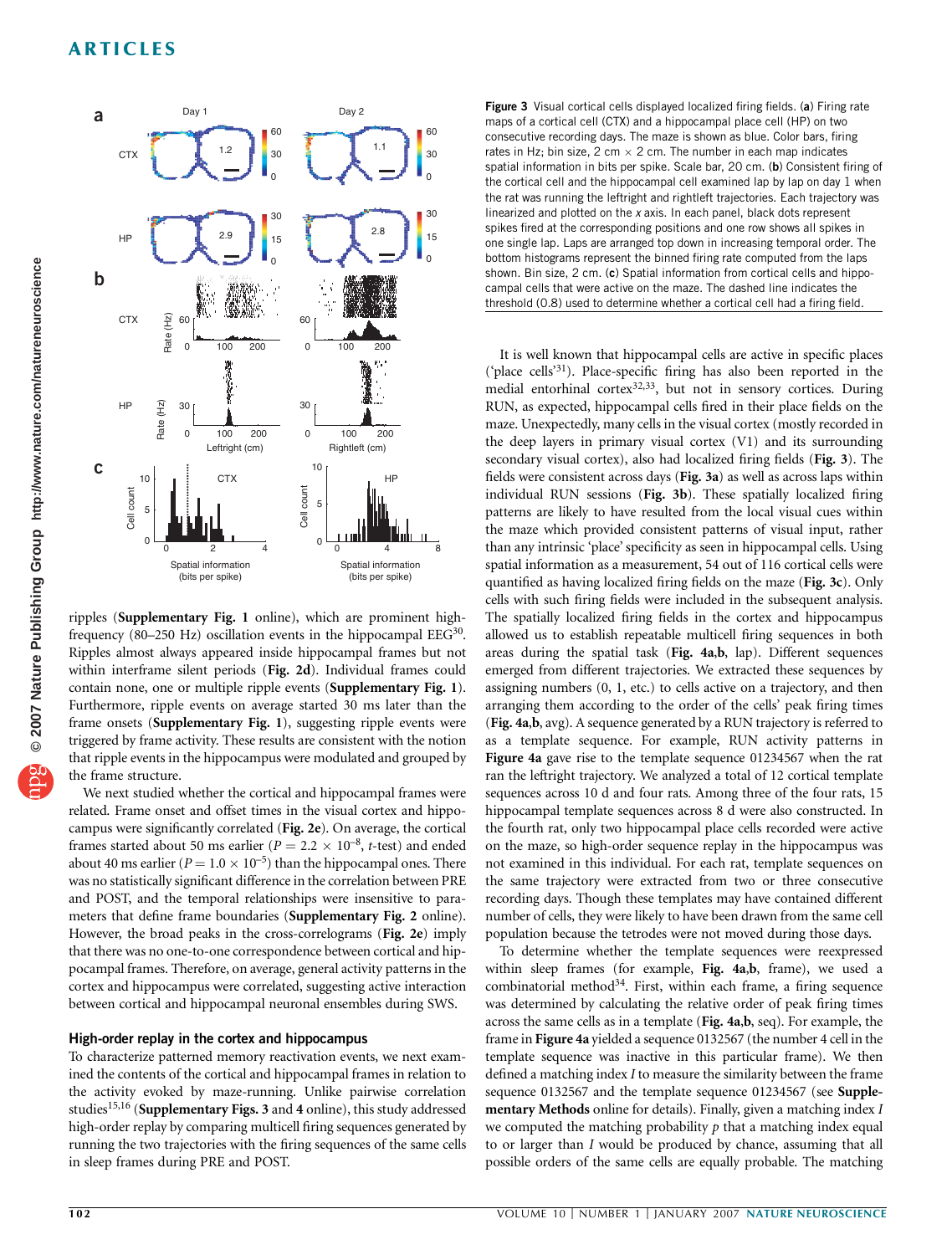

Figure 4 Sleep frames replayed multicell firing sequences during RUN in both the visual cortex and the hippocampus. (a) Cortical firing sequence during RUN and in a POST sleep frame. Lap, firing pattern during a single running lap on the leftright trajectory. Each row represents a cell and each tick represents a spike. Avg, template firing sequence obtained by averaging over all laps on the trajectory. Each curve represents the average firing rate of a cell. Cells were assigned to numbers 0, 1, etc. and then arranged (01234567) from bottom to top according to the order of their firing peaks (vertical lines). Frame, the same cells' firing patterns in a POST sleep frame. Triangles and circles, frame start and end times, respectively. Seq, firing sequence in the frame. Spike trains were convolved with a gaussian window and cells were ordered (0132567) according to the peaks (vertical lines) of the resulted curves. (b) Same as a, but for cells in the hippocampus on the same trajectory.

probability measures the significance of a match between a frame sequence and a template sequence. Unless otherwise specified, we used a threshold  $p < 0.05$  to determine whether a sleep frame was a significant match. Such a frame is referred to as a replaying frame. Due to the discrete nature of the matching probability  $p$  (see **Supplementary** Methods for details), the exact cutoff threshold depended on the number of cells active in a frame and ranged between 0.028 and 0.049 (Supplementary Table 1 online). A frame with less than four active cells could not reach this threshold to be considered significant; thus, a replaying frame necessarily contained at least four active cells. For example, both the cortical and the hippocampal frames shown in Figure 4 were replaying frames. The cortical frame contained the sequence 0132567 with  $I = 0.91$  and  $p = 0.0014$ . The hippocampal frame contained the sequence 01235 with  $I = 1$  and  $p =$ 0.0083. More examples of sequence replays are shown in Supplementary Figure 5 online.

To compute the overall replay effect, we counted the number of replaying frames out of the total number of candidate frames, defined as those containing at least four active template cells, during SWS within last hour in PRE and within first hour in POST. In the cortex, out of 3,070 PRE and 5,808 POST candidate frames, we identified a total of 163 PRE and 366 POST replaying frames. In the hippocampus, out of 849 PRE and 1,555 POST candidate frames, we identified a total of 39 PRE and 121 POST replaying frames. The ratio between replaying and candidate frame numbers, averaged across all the template sequences, was significantly higher during POST than during PRE in both the cortex (PRE,  $0.052 \pm 0.008$ ; POST,  $0.073 \pm 0.009$ ;  $P = 0.027$ ,

paired *t*-test,  $n = 12$  templates) and hippocampus (PRE, 0.049 ± 0.011; POST, 0.080 ± 0.007;  $P = 0.0057$ ,  $n = 15$  templates). Therefore, in both the cortex and hippocampus, there were significantly more replaying frames during POST than PRE, indicating that the replay was experience dependent. The replaying ratios for every individual template sequence (trajectory) are listed in Supplementary Table 2 online for cortical templates and in Supplementary Table 3 online for hippocampal templates. We then investigated the properties of these replay events. First, the ratio in POST decayed back to that of PRE after about 40 min in the cortex (ratio during first 20 min,  $0.064 \pm 0.011$ ; second 20 min,  $0.088 \pm 0.013$ ; third 20 min,  $0.058 \pm 0.009$ ; fourth 20 min,  $0.054 \pm 0.012$ ), and after about 1 h in the hippocampus (ratio during first 20 min,  $0.064 \pm 0.006$ ; second 20 min,  $0.089 \pm 0.006$ 0.012; third 20 min, 0.072 ± 0.017; fourth 20 min,  $0.054 \pm 0.017$ ). Second, the template sequences were compressed in these replaying events in both the cortex and hippocampus by a similar factor about 5–10 (Supplementary Fig. 6 online). Third, small differences in frame properties between PRE and POST did not contribute to the observed difference in replaying ratios (Supplementary Fig. 7 online). Fourth, there was no difference in within-frame multiunit firing rate, withinframe RUN-active-cell firing rate or frame duration between replaying and nonreplaying candidate frames (Supplementary

Fig. 8 online). Therefore, the replay identified by the sequence matching method was not biased by differences in these factors between PRE and POST frames.

We then examined whether the observed numbers of replaying frames significantly deviated from those expected by chance, using two methods to evaluate the significance. First, we computed the theoretical distribution of replaying frame numbers by assuming a binomial process in which every frame independently matches a template sequence at the same probability as the cutoff threshold. This distribution is referred to as chance distribution. We compared the observed numbers of replaying frames with those expected from the chance distribution (Fig. 5a,b). For all the trajectories combined, the observed numbers in the visual cortex were statistically significant in both POST ( $n = 366, P < 1 \times 10^{-38}$ ) and PRE ( $n = 163, P = 1.4 \times 10^{-38}$ ) 10–6). In the hippocampus, the observed numbers were significant in POST ( $n = 121$ ,  $P = 8.1 \times 10^{-12}$ ), but not in PRE ( $n = 39$ ,  $P = 0.16$ ). We repeated the analysis for each individual rat. In the cortex, the observed replaying frame numbers during POSTwere significant for all four rats (rat 1,  $P = 5.0 \times 10^{-11}$ ; rat 2,  $P = 2.8 \times 10^{-11}$ ; rat 3,  $P =$ 0.00031; rat 4,  $P = 0.0028$ ), whereas the numbers during PRE were significant for two rats (rat  $1, P = 1.4 \times 10^{-5}$ ; rat  $4, P = 0.00041$ ), close to being significant for another (rat 3,  $P = 0.067$ ) and not significant for the last (rat 2,  $P = 0.50$ ). In the hippocampus, the numbers for all three rats were significant in POST (rat 1,  $P = 0.0017$ ; rat 2,  $P = 1.5 \times 10^{-7}$ ; rat 3,  $P = 0.00019$ ), but not in PRE (rat 1,  $P = 0.17$ ; rat 2,  $P = 0.52$ ; rat  $3, P = 0.12$ ). The second method tested the null hypothesis that a RUN template sequence is replayed with the same probability as any of its



Figure 5 Frame replays occurred significantly more often than chance in POST in both the visual cortex and hippocampus. (a) Chance (dotted line) and shuffle (solid line) distributions of the number of replaying frames that were randomly generated for the visual cortex during PRE and POST. Vertical lines, the actual observed numbers of replaying frames. (b) Same as a, but for the hippocampus.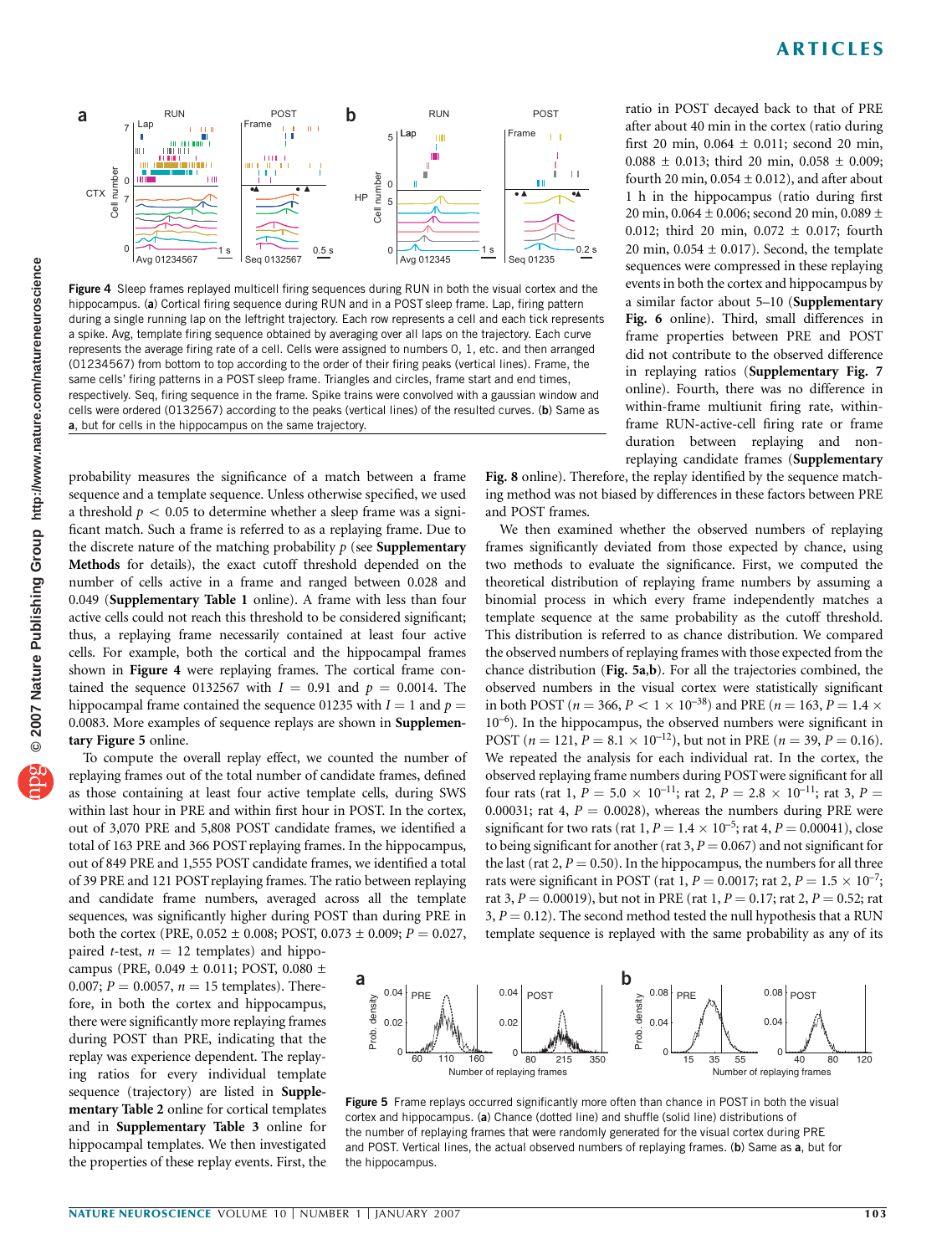

random shuffles. From the null hypothesis, a shuffle distribution of replaying frame number was obtained. Against this shuffle distribution, the observed numbers of replaying frames in the visual cortex were also significant (Fig. 5a,b) in both POST ( $P < 0.001$ ) and PRE ( $P = 0.009$ ), whereas in the hippocampus the numbers were only significant in POST ( $P < 0.001$ ), not in PRE ( $P = 0.19$ ). These analyses verify that replaying frames in POST did not arise from chance. Thus, the sequence-matching analysis demonstrates that a significant number of sleep frames replayed running-evoked firing sequences in both the visual cortex and hippocampus, providing the first direct evidence for high-order replay in the neocortex.

#### Interaction between cortical and hippocampal replays

To study the interaction between the cortical and hippocampal replays, we next asked whether the replaying frames in the two areas were independent of each other. As we identified only a relatively small number of frames as replaying among a large number of total sleep frames (see numbers above), replaying frames were sparsely distributed during SWS. As a result, the chance that a cortical replaying frame and a hippocampal replaying frame would occur together would be very small if replaying frames in the two areas were not temporally related. We identified replaying cortical and hippocampal frame pairs that matched the same trajectory and overlapped in time ('same-trajectory'). An example of such a pair is shown in Figure 6a. The cortical frame had a sequence 023489567 with a matching probability  $p = 0.0063$ , and the overlapping hippocampal frame had a sequence 012345 with

Figure 6 Visual cortical and hippocampal frames that replayed the same trajectories tended to occur at the same time. (a) A cortical (CTX) and a hippocampal (HP) replaying frame that overlapped in time. Each row represents a cell and each tick represents a spike. Triangles and circles, frame start and end times, respectively. The two frames replayed the same rightleft trajectory. (b,c) Distributions of pair numbers produced by shuffling for overlapping cortical-hippocampal frame pairs that replayed the same (b) and different (c) trajectories in PRE and POST. Vertical gray lines, actual observed numbers. (d) Dependence of the significance  $P$  values of the actual observed numbers on the matching probability threshold in PRE and POST. Lines with filled triangles, same-trajectory; lines with filled circles, differenttrajectory; dotted horizontal lines, significance level  $P = 0.05$ .

 $p = 0.0014$ . From the three rats in which both cortical and hippocampal templates were available on the same trajectory, a total of nine such pairs were observed in POST (rat 1, three; rat 2, two; rat 3, four) whereas only one was observed in PRE. As a control comparison, we also counted overlapping frame pairs in which the cortical frame replayed one trajectory while the hippocampal frame replayed the other on the same day ('different-trajectory'). In this case, we observed only three pairs in POST and none in PRE (rat 1, zero; rat 2, two; rat 3, one). We then evaluated the significance of the observed overlapping pairs by comparing the numbers with those expected from the null hypothesis that the replaying frames in the two areas are independent. For this purpose, we applied a shuffling procedure in which replaying frames in the cortex and hippocampus were randomly and independently redistributed among all the candidate frames (Supplementary Fig. 9 online). We compared the actual observed numbers with distribution of the shuffling-produced overlapping pair numbers (Fig. 6b,c). The significance level (P value) was defined as the number of shuffles that yielded the same or more overlapping pairs than the actual observed pairs divided by the total number of shuffles. In the case of same-trajectory, the observed number of pairs was significant in POST ( $P = 0.01$ ) but not in PRE ( $P = 0.75$ ). For different-trajectory, the observed numbers were not significant in either POST ( $P = 0.59$ ) or PRE ( $P > 0.99$ ). This result indicates that frames in the visual cortex and hippocampus that replayed the same trajectories overlapped more than chance.

The observed number of overlapping replaying pairs was low. However, because only a small fraction of cells that would actually be participating in replay events were recorded, many more frames could be replaying but not detected because of the limited number of cells available. To investigate how robust the overlapping effect was, we varied the matching probability  $(p)$  threshold that defines replaying frames. As the threshold increased, we found more overlapping replaying pairs in POST and the number of pairs in POST became statistically significant for a large range of  $p$  threshold in the case of same-trajectory (Fig. 6d). For example, at the more relaxed



Figure 7 Cortical and hippocampal frames co-replayed the same running trajectory as revealed by interval analysis. (a) Time intervals between cortical and hippocampal cell pairs based on cortical replaying frames, compared with their corresponding RUN intervals on a trajectory. Solid line, linear regression between the sleep and RUN intervals. (b) Distribution of shuffling-produced correlation. Vertical line, actual observed correlation. (c) P values of the actual observed correlations based on cortical replaying frames for all trajectories. Trajectories represented by the same shape were from the same rat. Horizontal lines, significance level  $P = 0.05$ . (d) Same as c, but based on hippocampal replaying frames.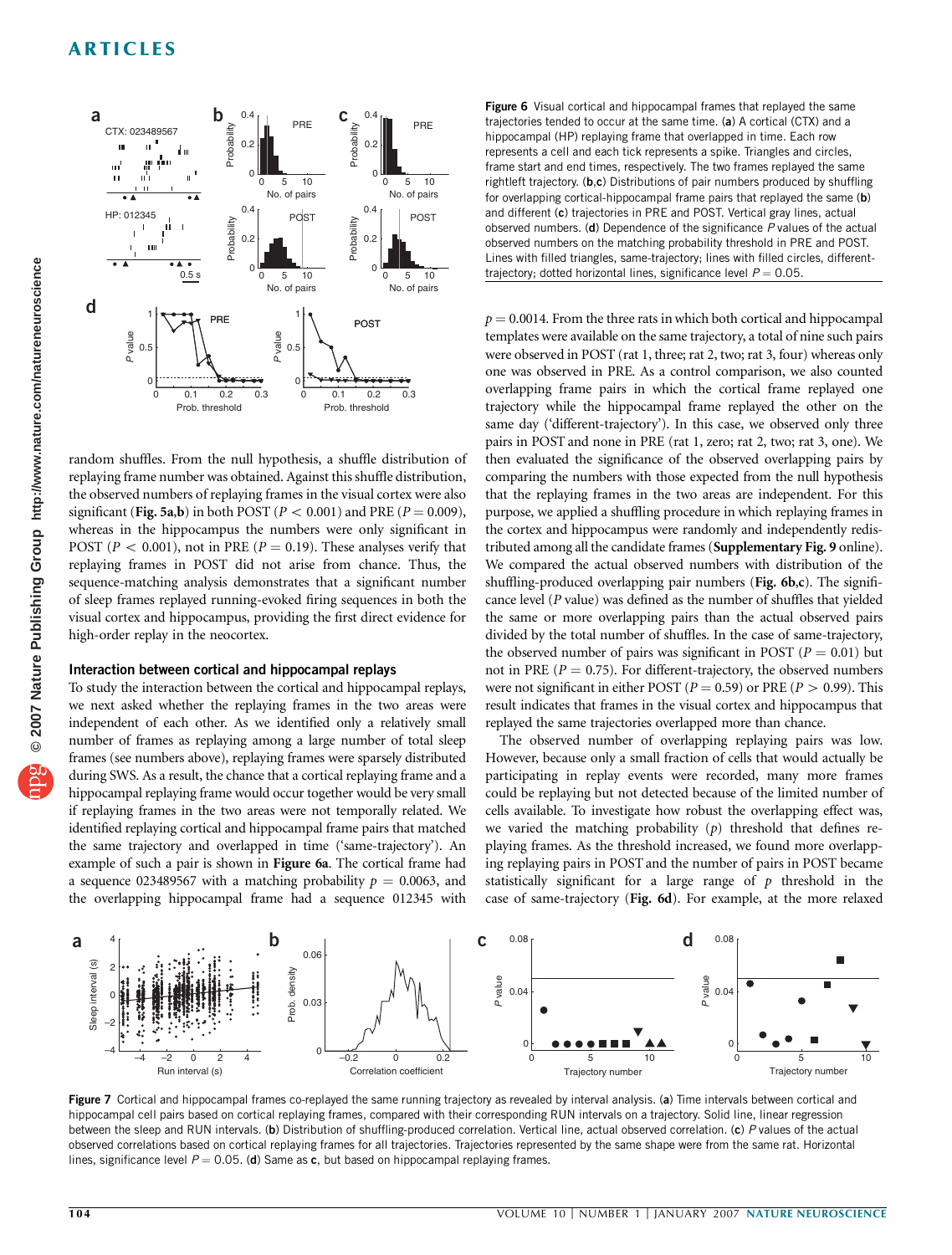threshold  $P < 0.12$ , we found 25 same-trajectory pairs in POST  $(P = 0.004)$  and only 3 in PRE  $(P = 0.91)$ , whereas for differenttrajectory pairs we found 11 in POST  $(P = 0.35)$  and 5 in PRE ( $P = 0.24$ ). When the threshold became too large ( $> 0.18$ ), the differences between PRE and POST and between same- and different-trajectory were eventually lost. This analysis demonstrates that the overlapping effect was robust and did not depend on a particular choice of matching probability threshold.

To provide further evidence that the replays in the hippocampus and the cortex were coordinated, we applied an interval analysis as follows. For a cell in a replaying frame in one area and a cell in one of its overlapping frames in the other area, we computed the temporal interval between their peak firing times in their corresponding frames, and compared it with the temporal interval between their peak firing times on a RUN trajectory. Based on all cortical replaying frames for a trajectory (as results were similar if replaying frames in PRE and POST were computed separately (data not shown), we combined all the replaying frames in PRE and POST), we first collected sleep intervals of all cell pairs with one cell in a cortical replaying frame and the other in one of its overlapping hippocampal frames (not necessarily replaying), and their corresponding RUN intervals on the trajectory. We then examined whether the sleep intervals and the RUN intervals were correlated. For 11 out of 11 trajectories from four rats, sleep intervals based on cortical replaying frames were significantly correlated with their RUN intervals ( $P \le 0.033$ , Pearson's r) (for example, Fig. 7a:  $r = 0.23$ ,  $P = 1.7 \times 10^{-17}$ ). Significant correlation could be a result of systematic temporal bias of hippocampal cells or cortical cells on a trajectory or of overall relationship between hippocampal frames and cortical frames (as shown in Fig. 2e). To control for this possibility, we shuffled cell identities in the template sequence for the replaying frames and obtained a distribution of correlation from the shuffled templates. We then compared the actual observed correlation with the distribution. For the trajectory shown in Figure 7a, the actual observed correlation (0.23) was significantly higher than those produced by the shuffling  $(P < 0.001,$  Fig. 7b). The same was true for all 11 trajectories examined ( $P \le 0.035$ , Fig. 7c). Similarly, we also performed the analysis based on all the hippocampal replaying frames. In this case, for nine out of ten trajectories from three rats, the correlations between sleep and RUN intervals were significantly higher than those produced by the shuffling ( $P \le 0.048$ , Fig. 7d). This interval analysis result indicates that, if a frame in the cortex or hippocampus replayed a trajectory, cells in its overlapping frames in the other area fired at the relative temporal interval predicted from the RUN template. Together with the result that frames replaying the same trajectory in the two areas tended to appear simultaneously, the data provide evidence that the fine details of replaying events seem to match coherently the same awake experience in the two areas.

### **DISCUSSION**

Current theory proposes that active interaction between the cortex and hippocampus during offline periods, such as sleep, plays an important role in memory consolidation<sup>5,6</sup>. Here we have described two types of interaction between the neocortical and hippocampal spiking activities during SWS. First, both visual cortical and hippocampal activity patterns seem to be organized into periods of elevated activity referred to as frames. These frames tend to start and end together at a fine time scale, with hippocampal frames briefly lagging cortical frames. Second, at the level of detailed activity pattern, both visual cortical and hippocampal frames replay the multicell firing sequences evoked by awake experience, and the replay in the two areas tends to reflect the same experience (in this case the same trajectory).

Cortical cells switch between up and down state in a synchronized manner during SWS9,26,27. This has been described as the cortical slow oscillation in intracellular membrane potential<sup>35,36</sup>, and is also seen in the  $EEG^{10,11,37}$ . We have characterized the extracellular multiunit activity pattern (frame) that presumably arises from such intracellular events. In measurements of similar alternating active and silent periods of individual cortical cells<sup>27</sup>, the silent period duration is comparable with that in our data, whereas the active period length is shorter than the frame duration that we measured. This is consistent with the observation that cortical cells are not perfectly synchronized in switching to up state<sup>25-27</sup>. The correlation of cortical frames with K-complexes, a major component of the slow oscillation<sup>28,36</sup>, and concurrence of the cortical frame occurrence rate (0.8 Hz) with the slow oscillation frequency range further imply a direct relationship between cortical frames and the slow oscillation. Although these findings indicate that frames may be equivalent to the slow oscillation of cortical cells, the frame structure is also observed in the hippocampus, even though general EEG events are distinctly different. The fact that cortical frames led hippocampal frames by about 50 ms indicates that hippocampal frames may be the result of cortical drive rather than intrinsic state change. Recently, hippocampal interneurons have been found to be phase-locked to cortical up and down state transitions<sup>38</sup>, indicating that the frame structure in the hippocampus may be primarily driven or shaped by the interneuron activity. It has also recently been found that slow oscillation in the EEG can be seen in the hippocampus and that the cortical slow EEG oscillation leads the hippocampal one by a similar interval  $(56 \text{ ms})^{11}$ . Thus, it is possible that the slow oscillation reflects or underlies the emergence of the frame structure in both areas. Therefore, frames may serve as basic functional processing units during SWS in many brain areas, and may provide a framework for studying cortical-hippocampal interactions involved in memory consolidation.

Consolidation of episodic memory presumably requires or results in replay of specific neuronal patterns that encode the temporally sequential events in an episode. We have demonstrated that such high-order replay not only occur in the hippocampus but also in the primary visual cortex. The replay implies that specific activity patterns of those cells involved in visual perception (during maze-running) are reactivated during sleep, even if no visual stimuli are present. This is consistent with imaging studies showing that early visual cortices are activated during mental imagery<sup>39</sup> and memory recall<sup>40</sup> in the absence of visual input. Furthermore, the replay also raises the possibility that even early sensory cortices may be involved in memory consolidation, long-term memory storage or both. It has been proposed that episodic memory may be stored distributedly with components involving a particular sensory modality stored in that sensory cortex $41$ . Our study is consistent with this hypothesis.

Our data provide evidence that there may be a difference between the hippocampal and cortical replays. In this experiment, we studied memory reactivation only after the memory was well-formed. Therefore, it is quite possible that we observed events that resulted from earlier consolidation<sup>42</sup>. But even for well-trained rats, replays were enhanced by the running experience between PRE and POST sleep in both the cortex and the hippocampus, demonstrating the experience dependence of both cortical and hippocampal replays. During PRE, however, replaying frames already seemed to occur significantly more often than chance in the cortex, but not in the hippocampus. By contrast, the interval analysis result showed that when a cortical replaying frame occurred, during either PRE or POST, hippocampal cells were biased to fire at the same time at locations consistent with those in RUN, meaning that on average there was some degree of reactivation in hippocampal frames that overlapped with cortical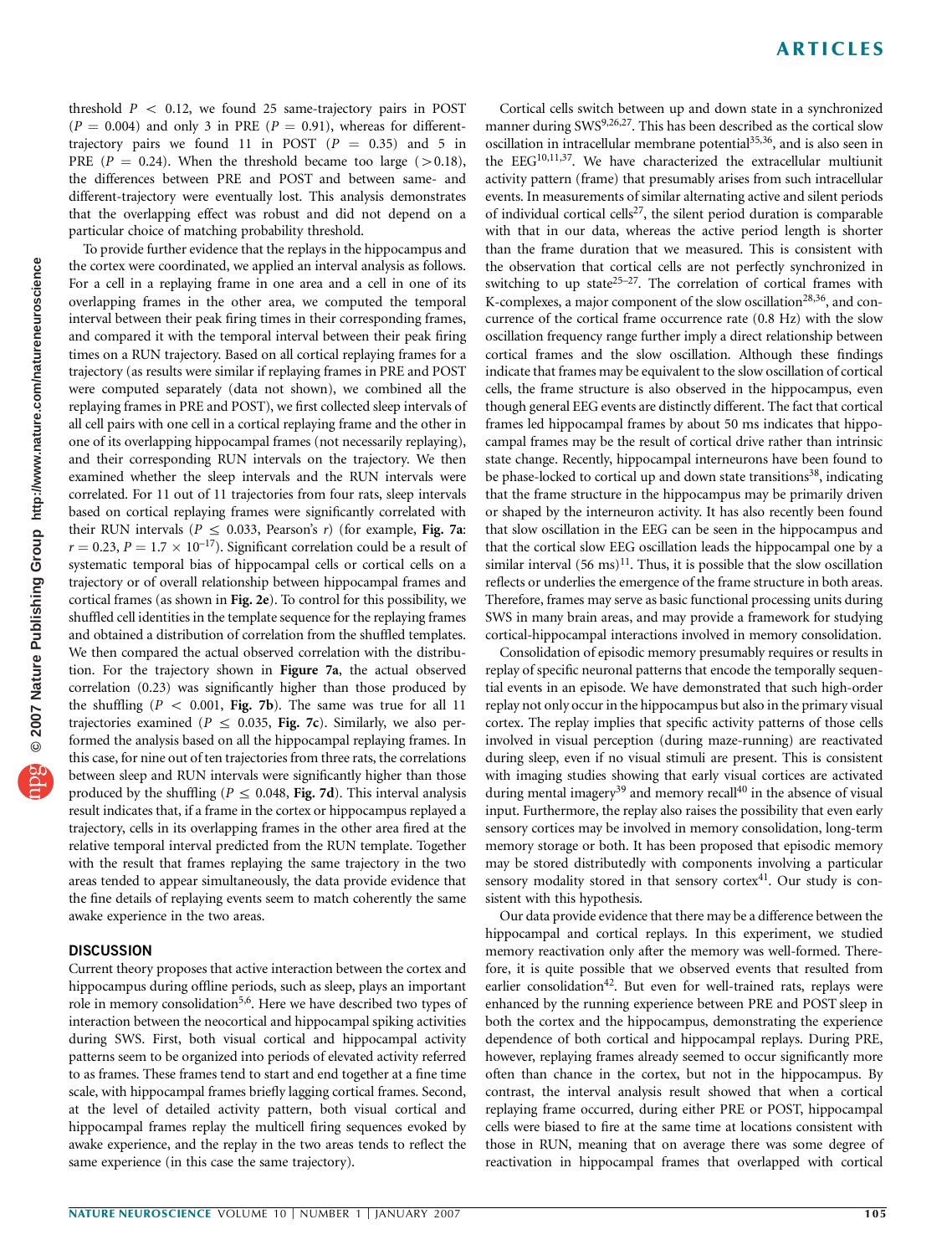replaying frames; however, the robustness of high-order hippocampal replay was reduced during PRE. In contrast, PRE cortical frames showed a more robust high-order replay, indicating that in well-trained rats cortical memory traces expressed during SWS may be more likely to reflect past RUN experience than hippocampal traces are. This observation is consistent with the theoretical hypothesis that the cortex and hippocampus play complementary roles in memory formation and storage<sup>43,44</sup>, with the cortex reflecting long-term memory and the hippocampus reflecting new short-term memory.

We found that the cortical and hippocampal replays were coordinated to match the same awake experience during SWS. The coordination is likely to require active communication between the cortex and hippocampus. The observation that cortical frame onset times precede hippocampal ones (Fig. 2e) implies an initial feed-forward interaction from the cortex to hippocampus. However, it remains unclear which area is responsible for initiating individual replay events after frame onsets. Although our data revealed a trend toward hippocampal replays leading those in the neocortex (Supplementary Fig. 10 online), we were unable to definitively establish the direction of interaction.

Overall, these findings are consistent with a bidirectional interaction model. First, cortical frame activation during SWS biases hippocampal activity and triggers the start of hippocampal frames through corticalhippocampal projections<sup>45</sup>. This could establish the context or initial conditions for subsequent replay within hippocampal frames. Sequence memories are then reactivated during ripple events that occur within hippocampal frames. The replayed sequence memories are sent back to the associational and then primary sensory cortices through hippocampal-cortical back projections<sup>46</sup>, and this biases the cortical activity toward simultaneous cortical frame replay which gradually strengthens cortical-cortical synapses for long-term memory storage. In this model, the two-way interaction and memory trace transfer occur within individual hippocampal and cortical frames. Indeed, there is evidence that neuronal activity propagates among cortical layers<sup>25</sup> and among cortical areas<sup>26,27</sup> under broad synchrony of up state activation. The expression of these reactivated memory traces in sensory cortex may directly relate to the perceptual imagery experienced during sleep and dream states.

#### **METHODS**

Rats and experimental procedures. Four Long-Evans rats (5–8 months old) were trained to sleep in a sleep box and run an alternation task on a figure-8 shaped maze (Fig. 1). The daily training procedure was exactly same as in later recording days. Intra-maze cues, such as black and white stripes with different orientations and simple geometric shapes, were added to the maze floors and inner walls. The entire maze was surrounded by a black curtain without obvious distal cues except for the irregular wrinkles of the curtain. The rats were trained to alternate between two running trajectories (leftright and rightleft) to get food at two reward sites. The training and later recording protocol was approved by the Committee on Animal Care at Massachusetts Institute of Technology and followed US National Institutes of Health guidelines.

After about 2–3 weeks' training, we implanted on the rat's skull a microelectrode array containing 18 independently adjustable tetrodes. Six to eight tetrodes were assigned to the hippocampus (anteroposterior –3.9, mediolateral 2.2, relative to bregma) and 10–12 tetrodes aimed at primary visual cortex (anteroposterior –7.1, mediolateral 3.5). We inserted a bipolar electrode into the rat's neck muscle to record the electromyogram (EMG). We reintroduced rats to the maze one week after the surgery and retrained them for about 10–15 d before the recording. Recording began once units were stable and rats ran each trajectory at least 20 times. This study only includes data taken from welltrained rats (alternation with at least 80% accuracy). Spikes from tetrodes with any of the four channels crossing a preset triggering threshold were acquired at 32 kHz. EMG and EEG signals were filtered at 0.1–475 Hz and recorded continuously at 2 kHz. Two infrared diodes were used to track the rat's position

during a RUN session. Diode positions were sampled at 30 Hz with a resolution of approximately 0.67 cm. On some days, diodes were mounted not directly over but on one side of the rat's head, causing one loop of the maze to appear slightly smaller than the other.

Data analysis. We used ten datasets (two or three consecutive days per rat), each of which contained at least ten RUN-active visual cortical cells and ten RUNactive hippocampal cells, in this analysis. In total, we recorded 116 cortical cells and 294 CA1 cells. Among them, 97 cortical cells (RUN mean rate  $\geq 0.5$  Hz) and 129 CA1 place cells (RUN mean rate  $\geq 0.2$  Hz and  $\lt$  4 Hz) were active on the maze. Most of the cortical cells were located in the deep layers (5 or 6) in primary visual cortex (V1). A few cells were recorded from layers 4 and 3 in V1 and some other cells from deep layers of the visual cortical area immediately lateral to V1. Tetrode locations were identified according to ref. 47.

Sleep stage classification. EMG, hippocampal and cortical EEGs were used to classify sleep states at 1-s resolution into four stages: wake state, SWS, rapideye-movement sleep and an unspecified intermediate state (Supplementary Fig. 11 online). SWS was characterized as having low EMG, high hippocampal ripple, low hippocampal theta and high cortical delta power<sup>48</sup>.

Frame definition. All multiunit spikes (not necessarily sorted single-unit spikes) from all tetrodes within the same recording area were used to determine frame boundaries (see Supplementary Fig. 12 online for details). Spikes from a recording area were combined and counted in 10 ms time bins. Spike counts were then smoothed using a gaussian window with  $\sigma = 30$  ms. Interframe silent periods were defined as periods with spike counts below a preset threshold, and frames as periods in between. Furthermore, consecutive frames with a gap shorter than a threshold were combined.

Frame-triggered EEG and ripple detection. Broadband (0.1–475 Hz) EEGs recorded in layer 5 were used for cortical frame-triggered averages. For the hippocampus, EEGs recorded from the CA1 pyramidal cell layer were first filtered for ripple band (80–250 Hz), and then ripple power was calculated as squared EEG value at each time point. For a selected time point (start or end time) of a frame, a 5-s EEG (or EEG power) segment centered at the time was selected. All the segments triggered by all frames in consideration were then averaged to obtain the mean trace. Ripple events were detected using a threshold-crossing method on the filtered hippocampal EEG at ripple band<sup>7,30</sup>. Two thresholds were defined. If S is the standard deviation of an EEG trace, 3S was set as cross-threshold and 7S as peak-threshold. All the time points with absolute EEG values larger than the cross-threshold were identified. Time points separated by gaps smaller than 50 ms were grouped as a single event. Furthermore, only events with a peak absolute value larger than the peakthreshold were taken as ripple events and the peak time was considered to be the ripple event time. The method also determined the start and end times for every ripple event.

Frame cross-correlation. Frame start (or end) times were treated as discrete events. We first converted the events to occurrence rates with a bin size 10 ms. Given two event rates  $f_1(t)$  and  $f_2(t)$ , where  $t = 1,2,...,n$ , the cross-correlation coefficient at time lag  $\Delta t$  between the two events was computed as

$$
C_{12}(\Delta t) = \frac{\sum_{t=1}^{n} (f_1(t) - \overline{f_1})(f_2(t + \Delta t) - \overline{f_2})}{\sqrt{\sum_{t=1}^{n} (f_1(t) - \overline{f_1})^2} \sqrt{\sum_{t=1}^{n} (f_2(t) - \overline{f_2})^2}},
$$

where

$$
\overline{f_i} = \frac{1}{n} \sum_{t=1}^{n} f_i(t), \text{ for } i = 1, 2.
$$

As the correlation coefficient is normally distributed if we assume a null hypothesis that two events are independent Poisson processes $49$ , we used a t-test to test the dependence between two event trains at a time lag.

Firing rate map and spatial information. Position points on the maze were binned into 2-cm  $\times$  2-cm grids. A firing rate map was obtained by simply counting a cell's spikes in a grid divided by the rat's total occupancy time in it.